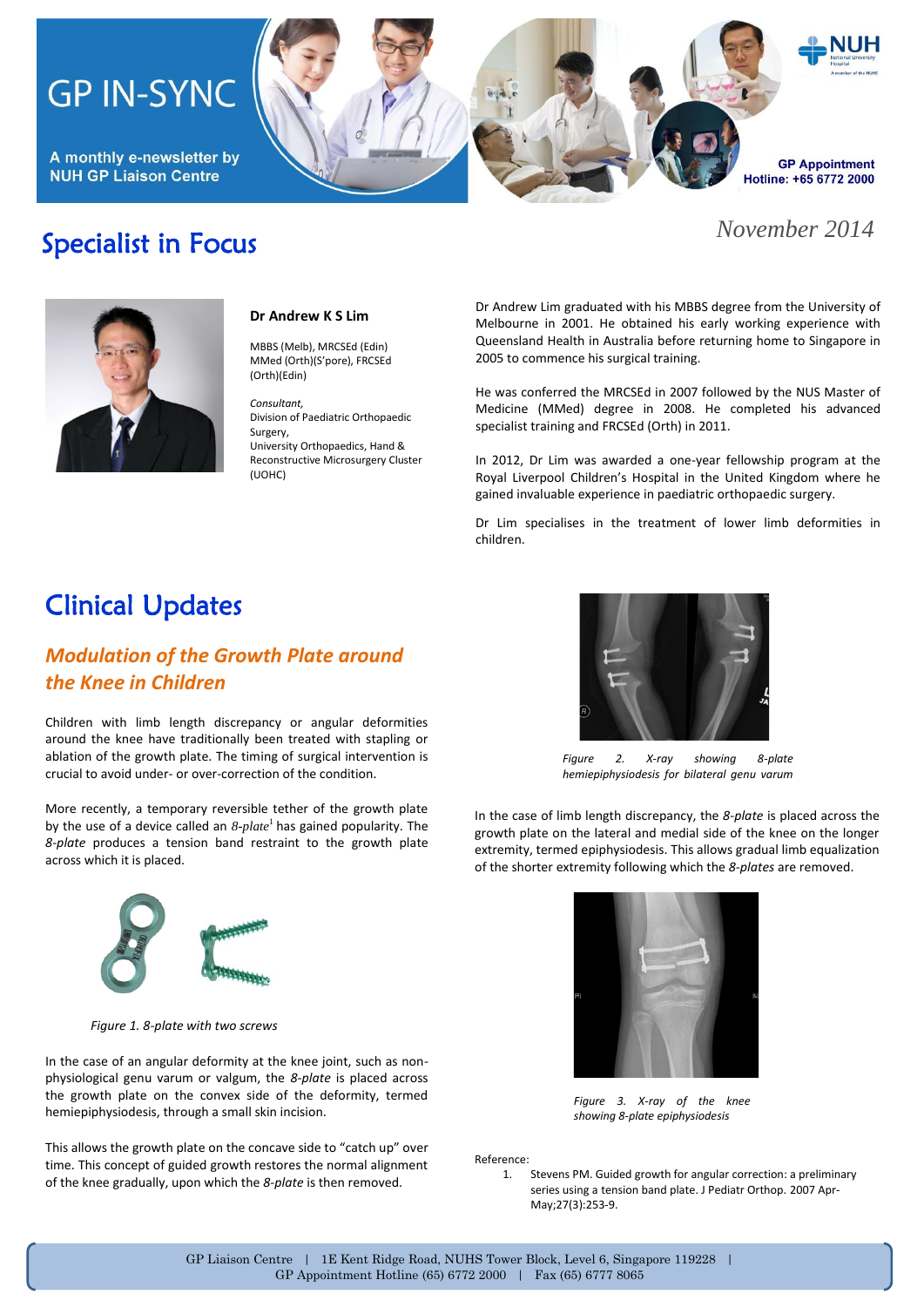

### **GP Liaison Centre (GPLC)**

GP Appointment Hotline: +65 6772 2000

Visit us at [http://www.nuh.com.sg/nuh\\_gplc/](http://www.nuh.com.sg/nuh_gplc/)

## Specialist in Focus



### **Dr Gurpal Singh**

MBBS (S'pore), MRCSEd, MMed (Orth), FRCSEd (Orth)

#### *Consultant,*

Division of Hip & Knee Surgery , Division of Musculoskeletal Oncology, University Orthopaedics, Hand and Reconstructive Microsurgery Cluster (UOHC)

Dr Gurpal Singh is an Orthopaedic surgeon specialising in musculoskeletal oncology, hip and knee disorders, joint replacement and sports injuries.

Dr Singh graduated from the National University of Singapore in 2004 with a Dean's list award and gold medal and thereafter went on to pursue higher surgical training at the Royal College of Surgeons of Edinburgh, UK from 2006-2011. He completed his advanced specialist training in Orthopaedic Surgery in 2011 and was awarded the inaugural College of Surgeons Gold Medal for being the top candidate in the FRCSEd (Orth) examination.

Dr Singh was awarded the Ministry of Health Scholarship for advanced specialty training and he moved to Germany for 2 years to work with world leaders in Musculoskeletal Oncology and Hip and Knee Surgery. He has completed 2 one-year fellowships at the Otto-von-Guericke University, Magdeburg, and at University Hospital Muenster, Germany.

Dr Singh's clinical practice consists of musculoskeletal tumours (benign and malignant), joint replacement (hip and knee), complex reconstructions of the hip and knee, and arthroscopic surgeries of the hip and knee including sports injuries.

## Clinical Updates

### *How long will my joint replacement last?*

Increasing life expectancy coupled with the exponential rise in numbers of joint replacement surgeries being performed worldwide has brought to light a new set of challenges related to implant survival and longevity.

Every patient wants to know how long the artificial joint prosthesis will last and whether there will be a need for revision surgery during his or her lifetime. There is a subset of patients with metal allergies and severe arthritis who need joint replacement. Some patients develop hypersensitivity reactions to certain components of the metallic alloys, nickel being the most common.

There is therefore a need to improve biomaterials, understand how the body reacts to periprosthetic wear debris and minimise these adverse biological responses. In addition, the Asian patients present unique size and anatomical considerations and the use of implants designed for the western population sometimes presents challenges.

To address these issues, Dr Singh collaborates internationally with a team of experts from Europe comprising orthopaedic surgeons, immunologists, material scientists, engineers and industry partners in an effort to improve biomaterials, increase the lifespan of artificial joint prostheses, reduce infection rates and minimize adverse tissue responses from the patient's body.

Some of the technological advancements in biomaterials and prosthesis design which Dr Singh is involved in include the use of new generation ceramics and antioxidant coated/infused highly-cross linked polyethylene in joint replacement, hypoallergenic (coated) implants for the patient with metal allergies, 3-dimensional printing and customised joint replacement.

Dr Singh has published extensively in this field. He is invited to lecture in Australia, Europe and Asia on these challenging issues and is part of the ASTM committee, an international standards organization regulating medical devices.

#### *Case example:*



*Figure 1. Severe early, progressive osteolysis seen in acetabulum and proximal femur as a result of adverse periprosthetic tissue response to metallic wear debris in patient with a large head metal hip replacement*



*Figure 3. The source of the debris was not from the articulating surface, but corrosion and wear at the head-neck modular junction of the prosthesis. This patient has high serum cobalt ion levels and organ dysfunction as a result which reversed once the prosthesis was revised to a ceramic articulation.* 



*Figure 2. Intra operatively, there was a "pseudotumour", which had formed as a result of adverse reaction to metallic debris, and was almost pointing through the skin, resembling an abscess*



*Figure 4. Histopathology slide, showing perivascular and diffuse lymphocytic infiltration in the periprosthetic tissues of this patient.*